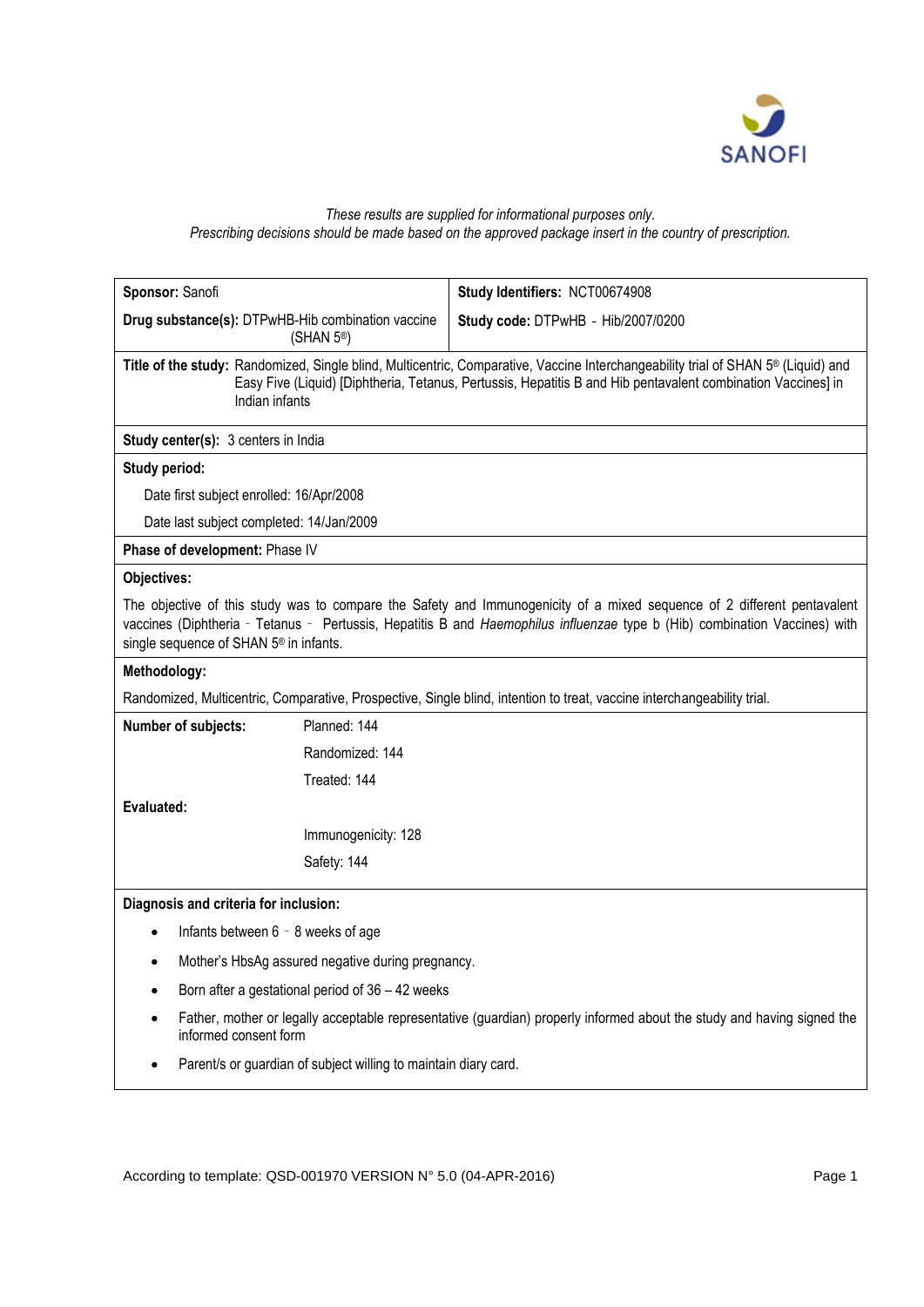

## **Study treatments**

Investigational medicinal product: DTPwHB - Hib combination vaccines (SHAN 5<sup>®</sup> and EasyFive)

Formulation: Liquid

Route of administration: Deep intramuscular injection, preferably in the anterolateral thigh.

Dose regimen: Three doses of 0.5 mL each at the age of 4 to 6 weeks, 10 to 12 weeks and 14 to 16 weeks

**Duration of treatment:** 10 weeks

**Duration of observation:** 30 minutes to 3 hours after each dose

**Criteria for evaluation:**

Immunogenicity:

Monitoring the humoral immune response induced by each component i.e. diphtheria, tetanus, pertussis, hepatitis - B and Hib before the first dose and four to six weeks after the last dose of vaccines in all groups

Safety:

Assessment of adverse events after every dose of vaccine administered

## **Statistical methods:**

Descriptive statistics such as number, mean, median, standard deviation and range (minimum, maximum) were used for summarizing the continuous variables. Frequencies and relative frequencies were computed for categorical data. Graphs like histograms, line charts, pie charts, etc were generated wherever necessary.

Concentrations of antibodies were log transformed, and geometric mean antibody concentrations (GMCs) compared using analysis of variance (ANOVA). The proportions of participants who responded to each of the vaccine antigens were compared using Chi - square.

In addition to traditional statistics, the immunogenicity data was analyzed for non - inferiority. The objective was to rule out that the mixed sequence groups were inferior to the all - SHAN 5<sup>®</sup> group with respect to the immune responses to the vaccine antigens. Analysis of safety was performed on the total vaccinated cohort. The percentages of infants experiencing a symptom within 3 days following vaccination was computed with the exact 95% confidence interval (CI), according to the type and intensity of the symptom and its relationship to vaccine. Occurrence rates of adverse reactions (after each dose and overall for all the three groups and center wise) were compared using Chi - square or Fisher's exact tests. Geometric Mean Antibody Concentrations at preimmunization and post - immunization were compared using paired t - test.

All statistical analyses were performed using SAS version 8.2.

## **Summary:**

Population characteristics:

Overall 144 subjects were recruited at different centers to recruit 48 in the single sequence (SSS) group, 48 in the mixed sequence (SSE) group and 48 in the mixed sequence (SEE) group. Of these subjects 128 were evaluable as per protocol for immunogenicity whereas all 144 were available for safety.

Immunogenicity:

There was 100% seroconversion for anti diphtheria antibodies in all the three groups. Groups SSS and SSE showed 100% seroconversion for anti tetanus antibodies as compared to 97.78% in SEE group. There was 48.78%, 38.10% and 48.89% seroconversion for pertussis antibodies in the SSS, SSE and SEE groups respectively. Anti hepatitis B antibodies were associated with 97.56%, 97.62% and 100% seroconversion in the SSS, SSE and SEE study groups respectively. SSS, SSE and SEE study groups showed 97.56%, 97.62% and 100% seroconversion for anti PRP antibodies respectively. There were no significant differences in the seroconversion for each of the five components across all the three study groups. There were non significant differences between the post vaccination GMTs for all the three study groups across all five antigens (Anti Diphtheria Toxoid

According to template: QSD-001970 VERSION N° 5.0 (04-APR-2016) Page 2